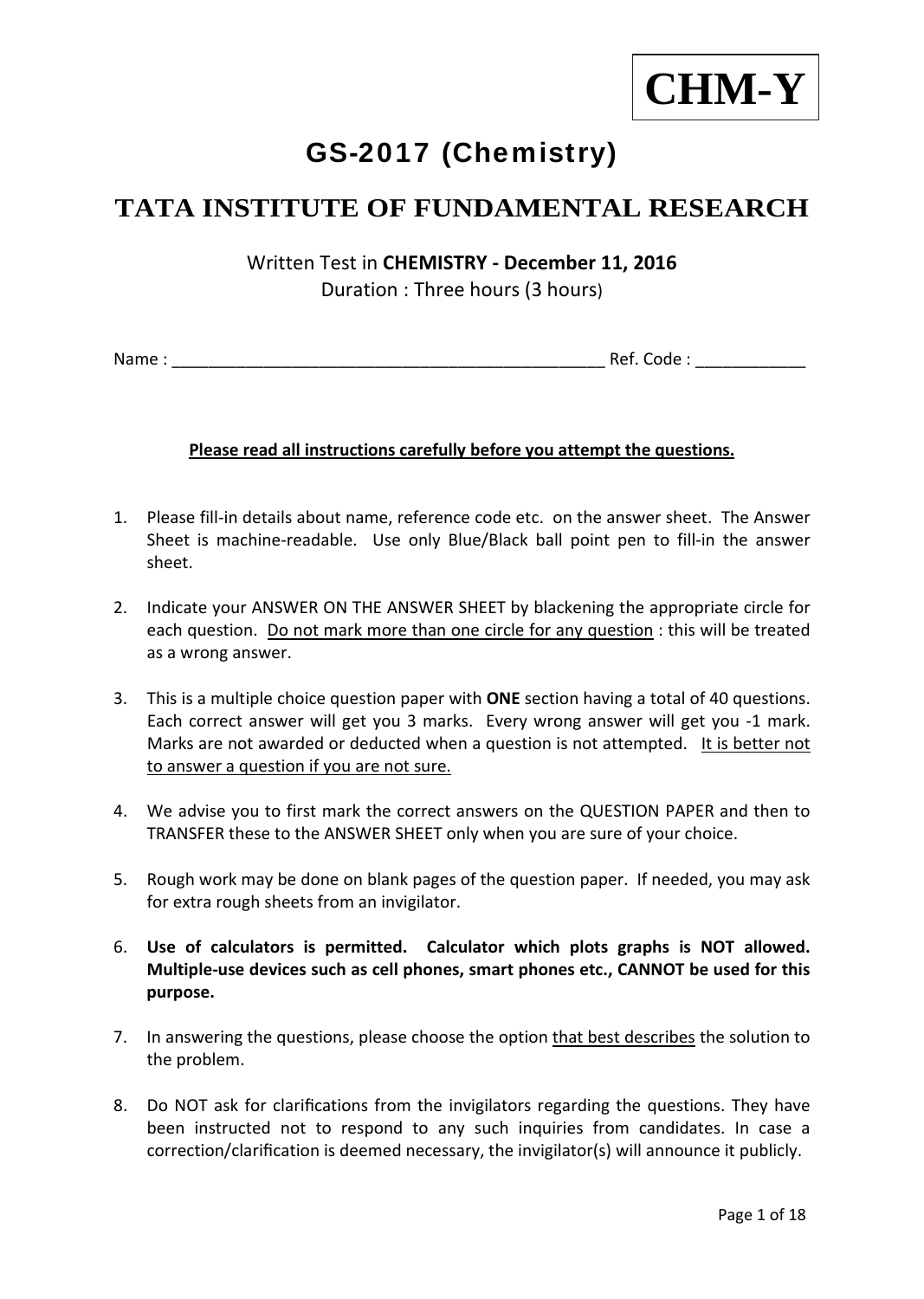#### **SOME USEFUL DATA**

Avogadro number =  $6.02 \times 10^{23}$  mol<sup>-1</sup> e =  $1.6 \times 10^{-19}$  C RT/F =  $0.0257$  V at  $25^{\circ}$ C h =  $6.626 \times 10^{-34}$  J s Faraday constant  $= 96500$  C/mol Boltzmann constant k =  $1.38\times10^{-23}$  J K<sup>-1</sup> Mass of an electron =  $9.109 \times 10^{-31}$  kg

 $c = 3 \times 10^8 \,\mathrm{m\ s}^{-1}$  $R = 8.314$  J K<sup>-1</sup> mol<sup>-1</sup>

- 1) All natural amino acids, except one, react with cold nitrous acid and produce nitrogen gas. Which one of the following is that odd amino acid?
	- A) Tryptophan
	- B) Glycine
- $\vee$  C) Proline
	- D) Histidine
- 2) Predict the multiplicities for hydrogens on C1, C3, and C4 of butanone associated with the spin-spin coupling in its  ${}^{1}H$  NMR spectrum.
	- A) H's on C1: *Singlet***;** H's on C3: *Doublet***;** H's on C4: *Triplet*
	- B) H's on C1: *Singlet***;** H's on C3: *Triplet***;** H's on C4: *Quartet*
- C) H's on C1: *Singlet***;** H's on C3: *Quartet***;** H's on C4: *Triplet*
	- D) H's on C1: *Triplet***;** H's on C3: *Doublet***;** H's on C4, *Triplet*
- 3) If standard potential of the reaction  $2H_2O(l) = O_2(g, 1bar) + 4H^+(aq) + 4e^-$  is  $E^0 = -1.23$  V. At  $25^{\circ}$ C and pH =7, what is the oxidation potential of pure water according to this reaction?
	- A) +0.410 V
	- B) -2.620 V
- $\sim$  C) -0.817 V
	- D) -0.410 V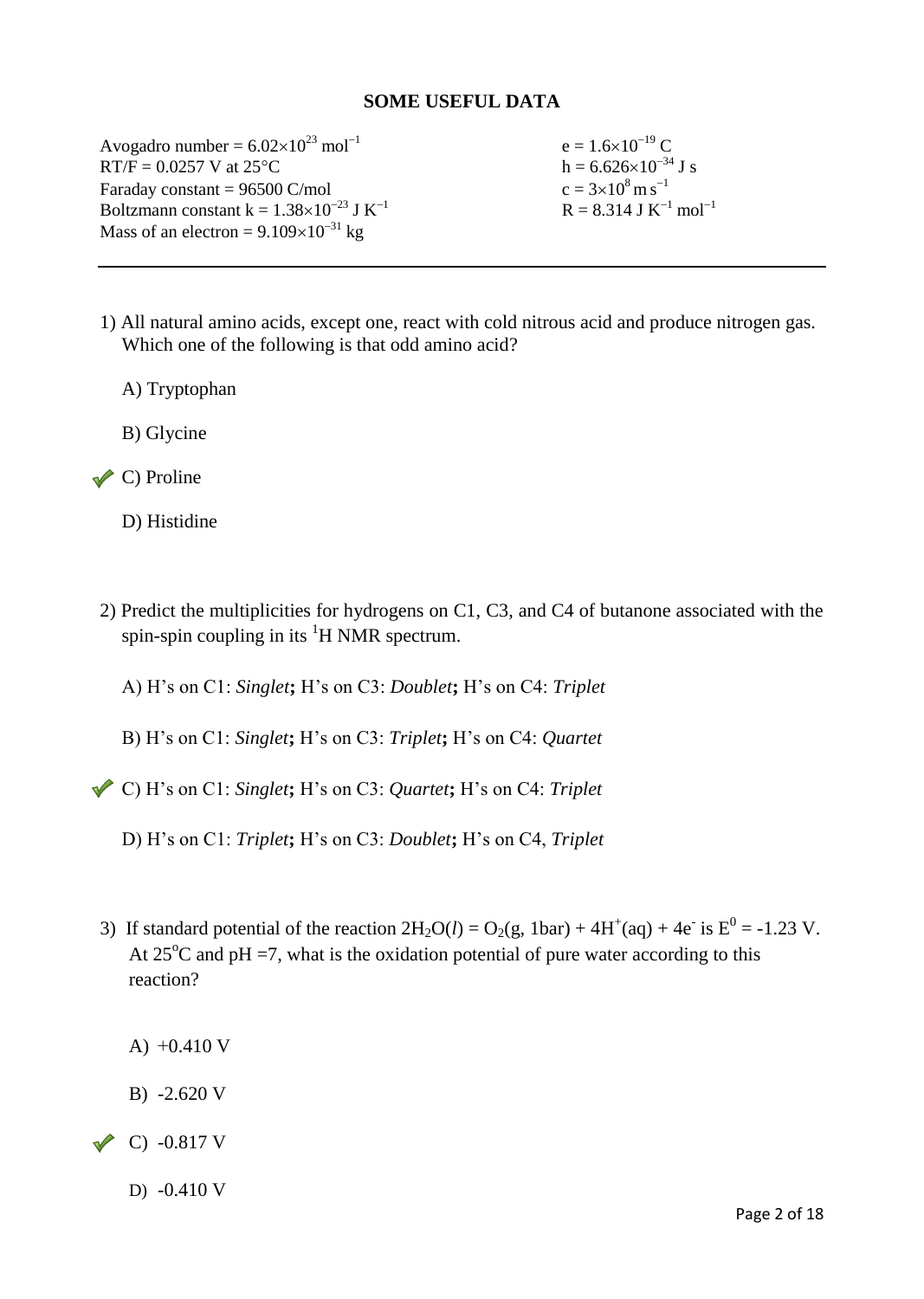4) An organic compound has the following spectroscopic properties: Mass Spectrometry: m/z 102 (very small), 87 & 43 are the largest ions; <sup>1</sup>H NMR:  $\delta$  1.4 & 3.9 ppm (both singlets, intensity ratio 3:2); <sup>13</sup>C NMR:  $\delta$  108, 64 & 25 ppm; Infrared spectroscopy: several strong absorptions in the 1000 to 1300  $cm^{-1}$  region. Which of the following is the most likely formula of this compound?



5) Predict the relative rates for the following reductive elimination for  $X = H$ , Cl, CH<sub>3</sub>,  $OCH<sub>3</sub>$ 



 $\blacktriangleright$  A) Cl > H > CH<sub>3</sub> > OCH<sub>3</sub>

- B)  $H > Cl > OCH<sub>3</sub> > CH<sub>3</sub>$
- C)  $OCH_3 > CH_3 > H > Cl$
- D)  $CH_3 > H > Cl > OCH_3$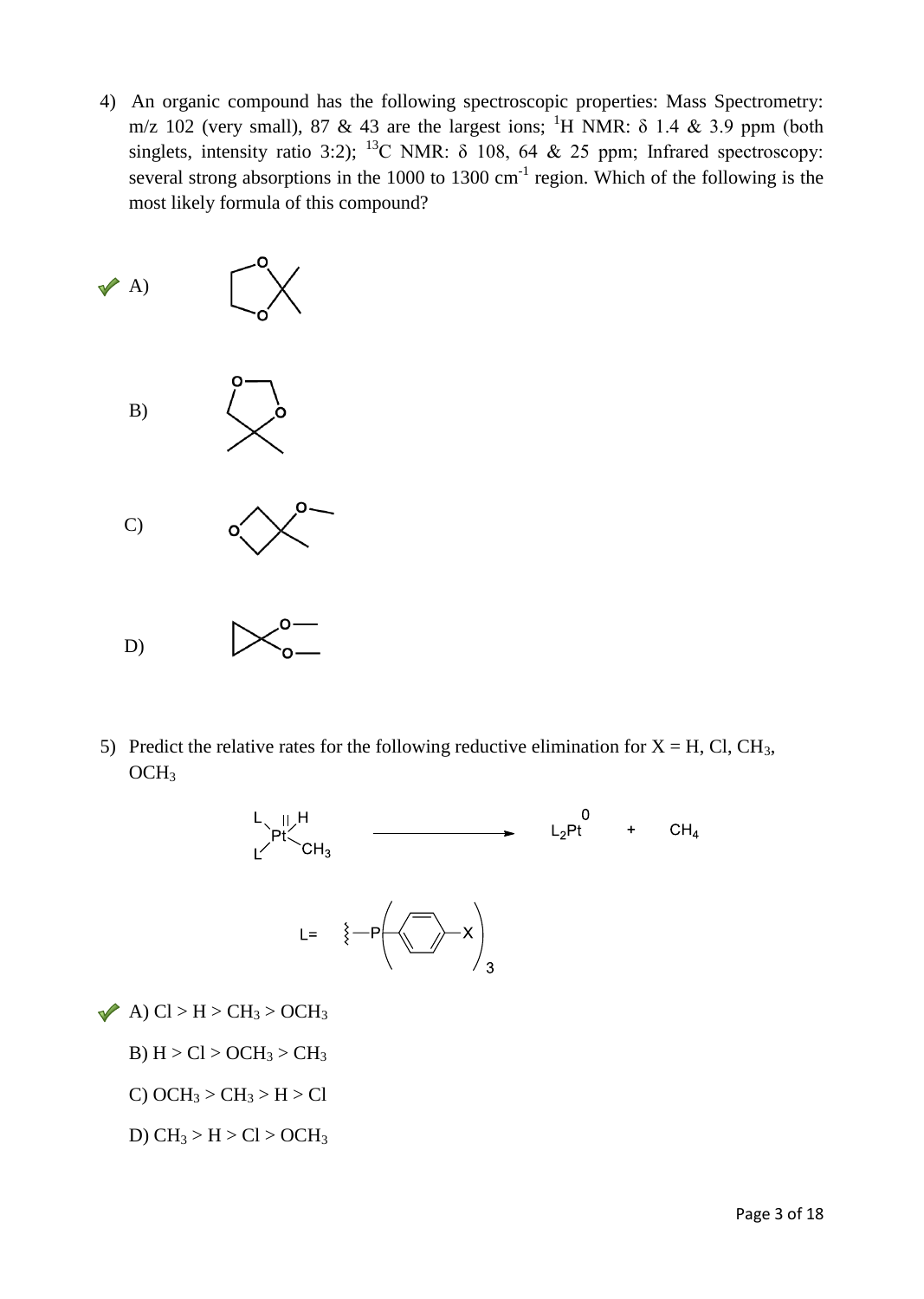6) A bio-conjugation reaction can be used to modify a specific residue on a protein to attach therapeutics and diagnostic agents. Predict the major product of the following bioconjugation reaction with Fluorescein.

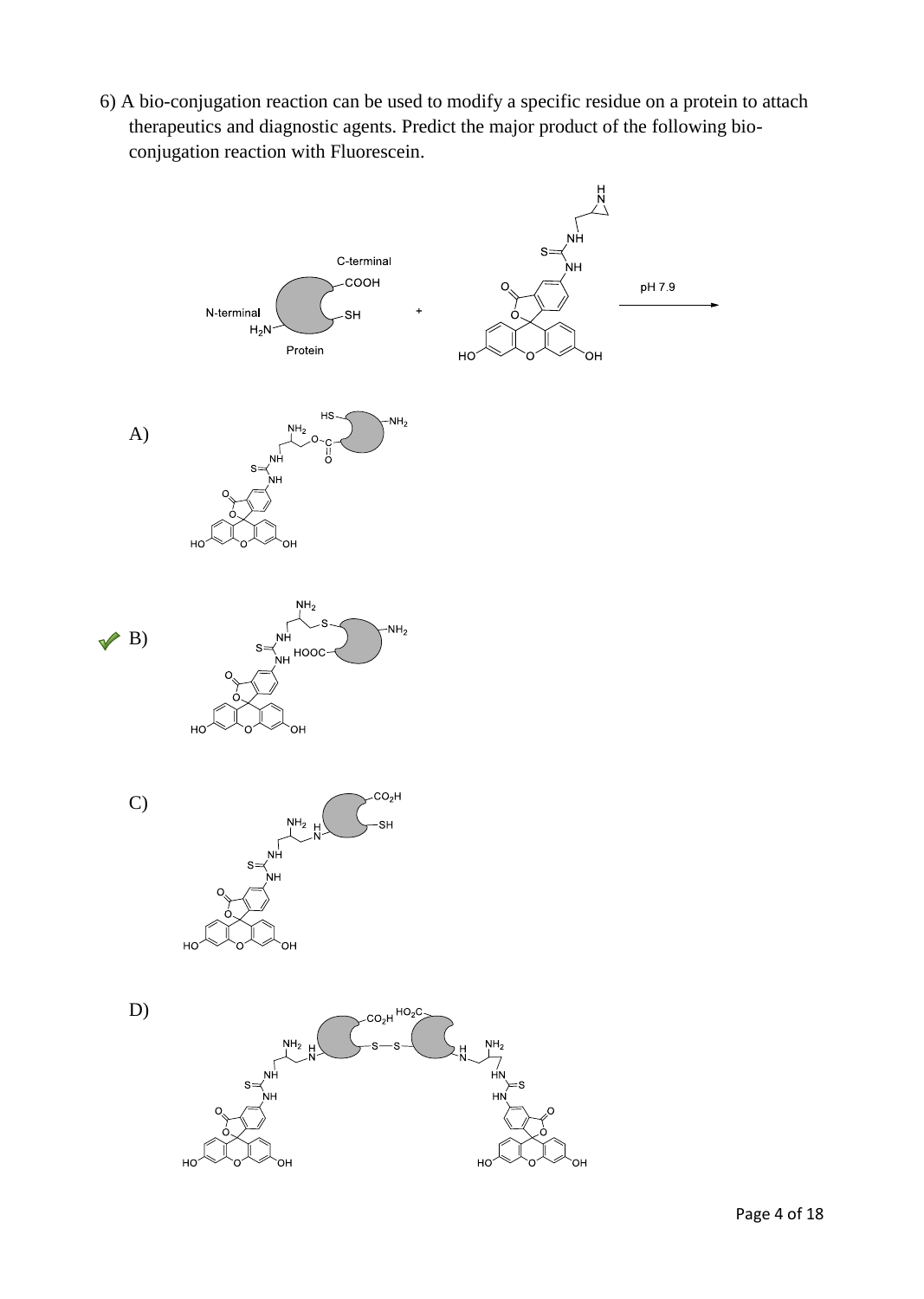- 7) For a hydrogen atom, which of the following orbital(s) have the lowest energy:
	- A) 4*s*
	- B) 4*p*
	- C) 4*d*
- $\triangleright$  D) All of the above have same energy
- 8) An electron tunnels through a square barrier of width *d* and height *h*. If *h* is fixed and *d* is is normally distributed, then the electron transfer probability distribution is:
	- A) a normal distribution
	- B) a delta function
- $\triangle$  C) a log normal distribution
	- D) a poisson distribution
- 9) In a cubic unit cell, identify the Miller plane (111)



D) None of the above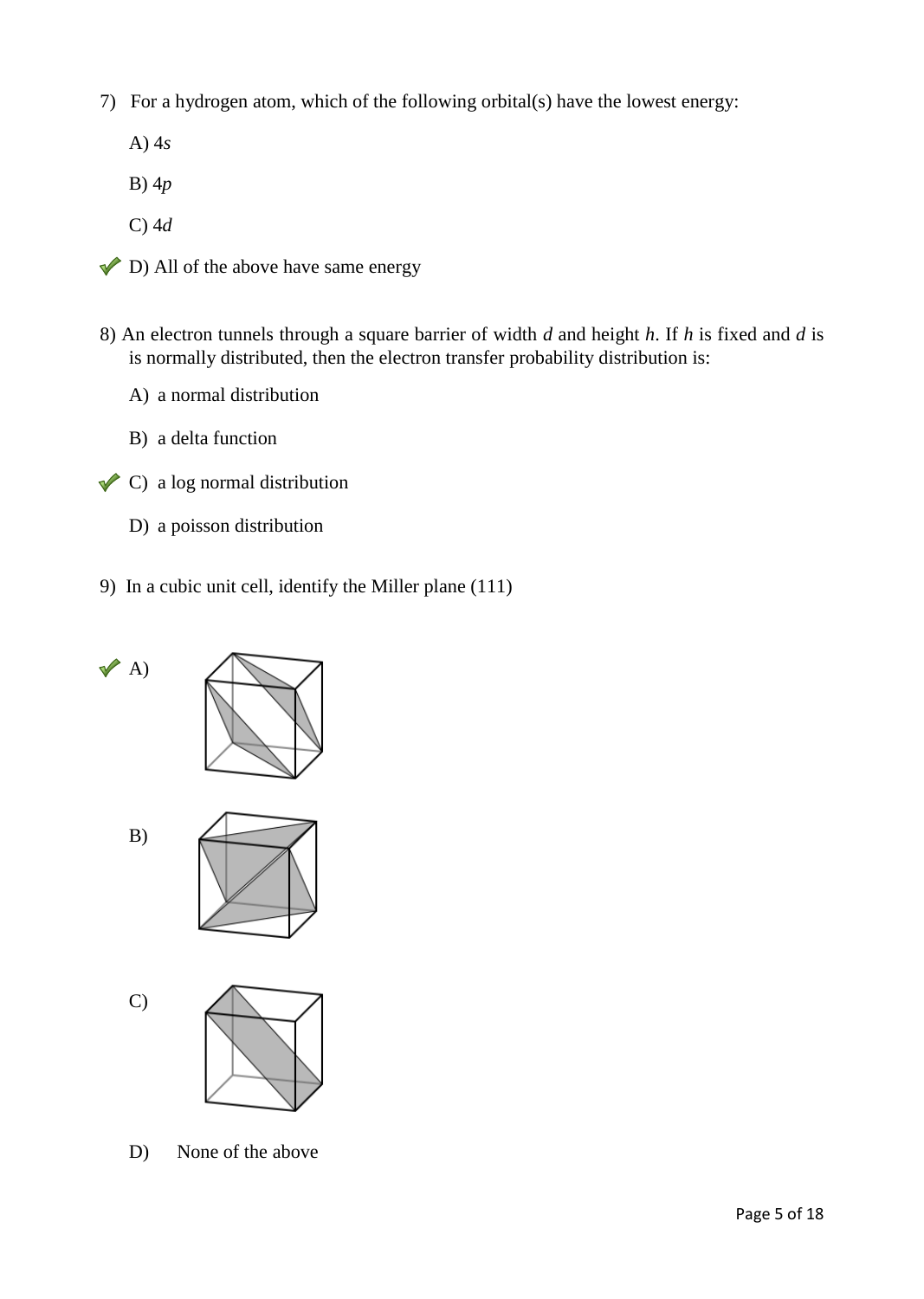- 10)Zinc solid has hcp (hexagonal close packed) structure. In a unit cell of Zinc solid, the Zinc atoms occupy
- $\triangle$  A) 74% of volume of unit cell.
	- B) 80% of volume of unit cell.
	- C) 68% of volume of unit cell.
	- D) 90% of volume of unit cell.
- 11) The acidity of molecules is usually measured by a parameter called the  $pK_a$ . Metal ions  $(M<sup>n+</sup>)$  solubilized in water form solvated aqua complexes commonly denoted by  $[M(H_2O)_m]^{n^+}$  or  $M_{aq}^{n^+}$ . It is known that the pK<sub>a</sub> of coordinated water in such metal-aqua complexes will be different from that of bulk water. For the following set of metal-aqua complexes:  $Ca_{aq}^{2+}$ ,  $Fe_{aq}^{2+}$ ,  $Mn_{aq}^{2+}$ ,  $Fe_{aq}^{3+}$ ; arrange the complexes with decreasing value of expected  $pK_a$  of the coordinated water molecule:

A) 
$$
Fe_{aq}^{2+} > Mn_{aq}^{2+} > Ca_{aq}^{2+} > Fe_{aq}^{3+}
$$
\n\nB)  $Ca_{aq}^{2+} > Mn_{aq}^{2+} > Fe_{aq}^{2+} > Fe_{aq}^{3+}$ \n\nC)  $Fe_{aq}^{2+} > Fe_{aq}^{3+} > Mn_{aq}^{2+} > Ca_{aq}^{2+}$ \n\nD)  $Mna_{q}^{2+} > Ca_{aq}^{2+} > Fe_{aq}^{2+} > Fe_{aq}^{3+}$ 

12) Solid inorganic materials are commonly classified as conductors, semi-conductors or insulators as determined by their bandgap. Carbon has many allotropes such as diamond, graphite, carbon nanotubes and graphene with distinct bandgaps. Considering the properties of diamond, what should be its bandgap:



C) 0.01 eV

 $D$ ) 0 eV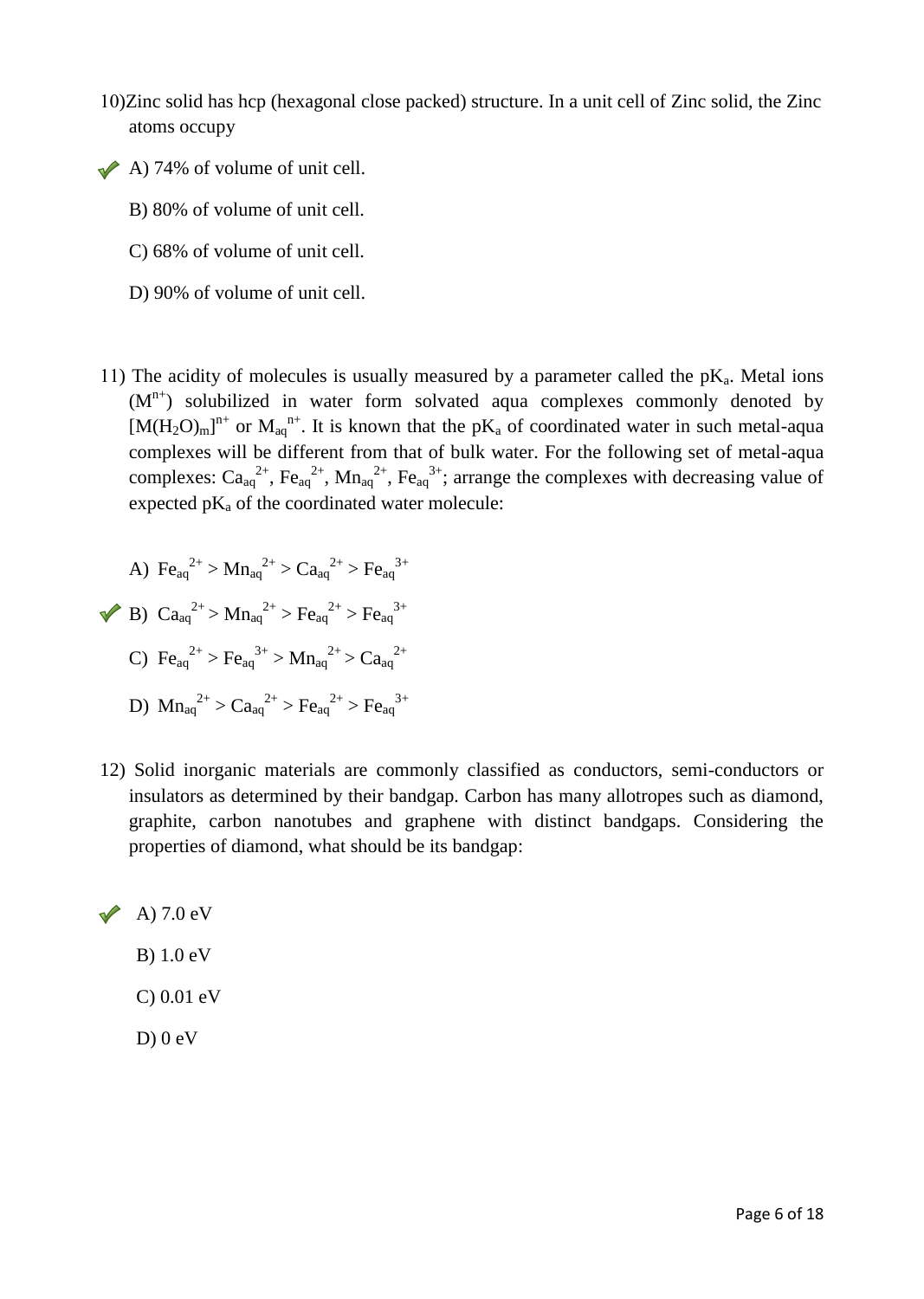13) Predict the major product of the following hydroboration reaction:



14) Given an operator  $A$  and a set of vectors  $X$  which obey the following relationship

$$
AX=\lambda X,
$$

where  $\lambda$  is the set of scalars. If *A* commutes with *B* and  $B \neq A$ , which of the following is correct:

A) *X* are eigenvectors of *A* only if the  $\lambda$  are all distinct (no two eigenvalues are equal)

 $\blacktriangleright$  **B**) *X* are eigenvectors of *B* 

C) *X* are eigenvectors of *B* with set of eigenvalues  $\lambda$ 

D) *X* need not be eigenvectors of *A*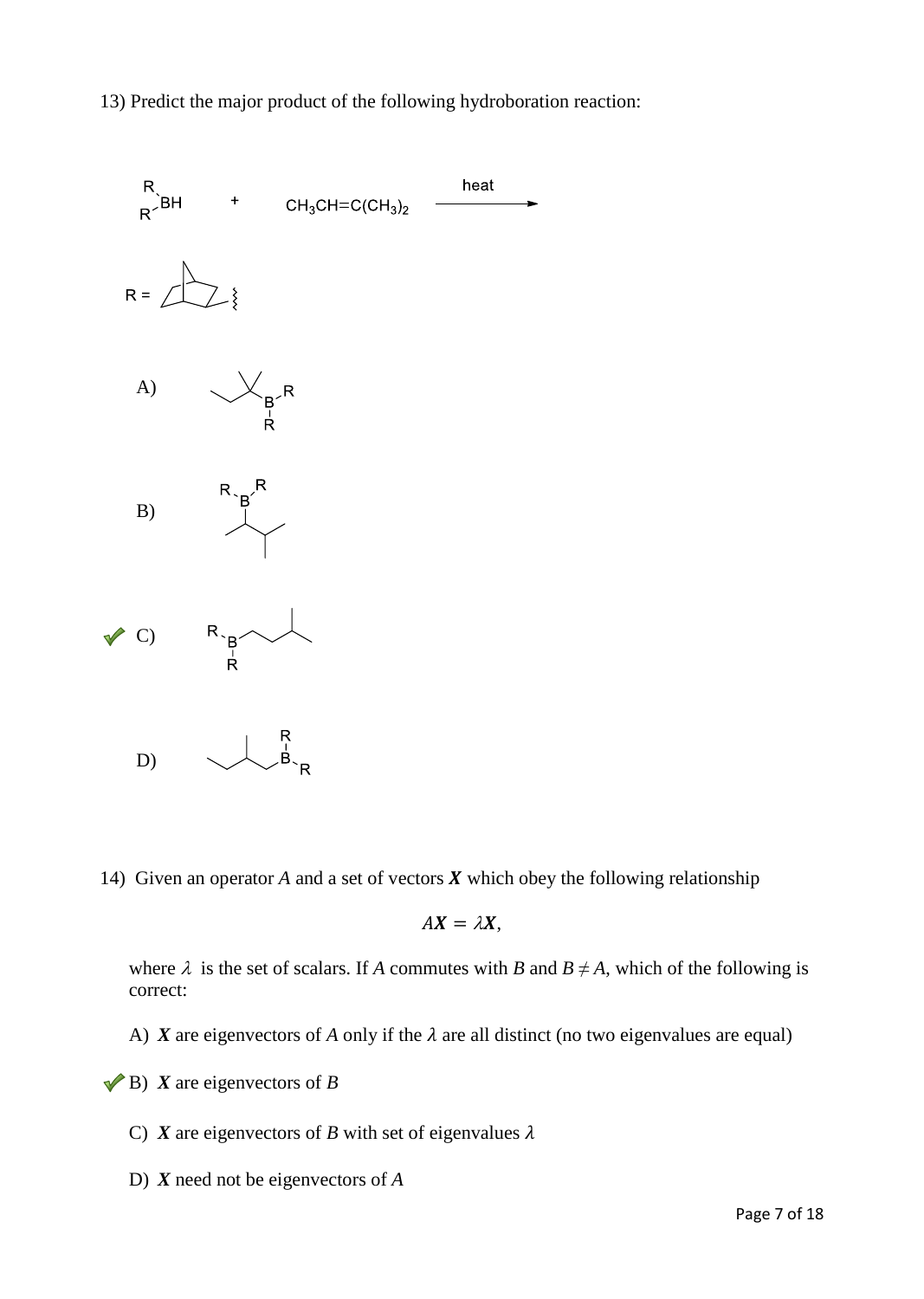15) Given the molecular formula of the hexa-coordinated complexes

(I) Co  $Cl_3 (NH_3)_6$ (II) Co  $Cl_3 (NH_3)_5$ 

(III) Co  $Cl_3$  (NH<sub>3</sub>)<sub>4</sub>

If the number of coordinated  $NH_3$  molecules in (I), (II), and (III) respectively are 6, 5 and 4 then the oxidation state of Co in (I), (II) and (III) are respectively:

- A)  $+6, +5, +4$
- B)  $+3, +2, +1$
- C)  $0, +1, +2$
- $(D) +3, +3, +3$
- 16) An aqueous solution contains 0.300 mole  $L^{-1}$  of KH<sub>2</sub>PO<sub>4</sub> and 0.015 mole  $L^{-1}$  of K<sub>2</sub>HPO<sub>4</sub>. Which of the following statements is true about this solution? [Data: For  $H_3PO_4$ ,  $pK_1 =$ 2.16,  $pK_2 = 7.21$ ,  $pK_3 = 12.32$ 
	- A) It can act as a buffer solution around  $pH = 2$
	- B) It can act as a buffer solution around  $pH = 12$
- $\triangle$  C) Its pH will approximately equal to 6.9
	- D) Both *B* and *C*.
- 17) What is the value of the continued fraction given below?

$$
1 + \frac{2000}{2 + \frac{2000}{2 + \frac{2000}{2 + \dots}}}
$$
  
\nA) 1999  
\nB)  $\sqrt{2000}$    
\nC)  $\sqrt{2001}$    
\nD) None of them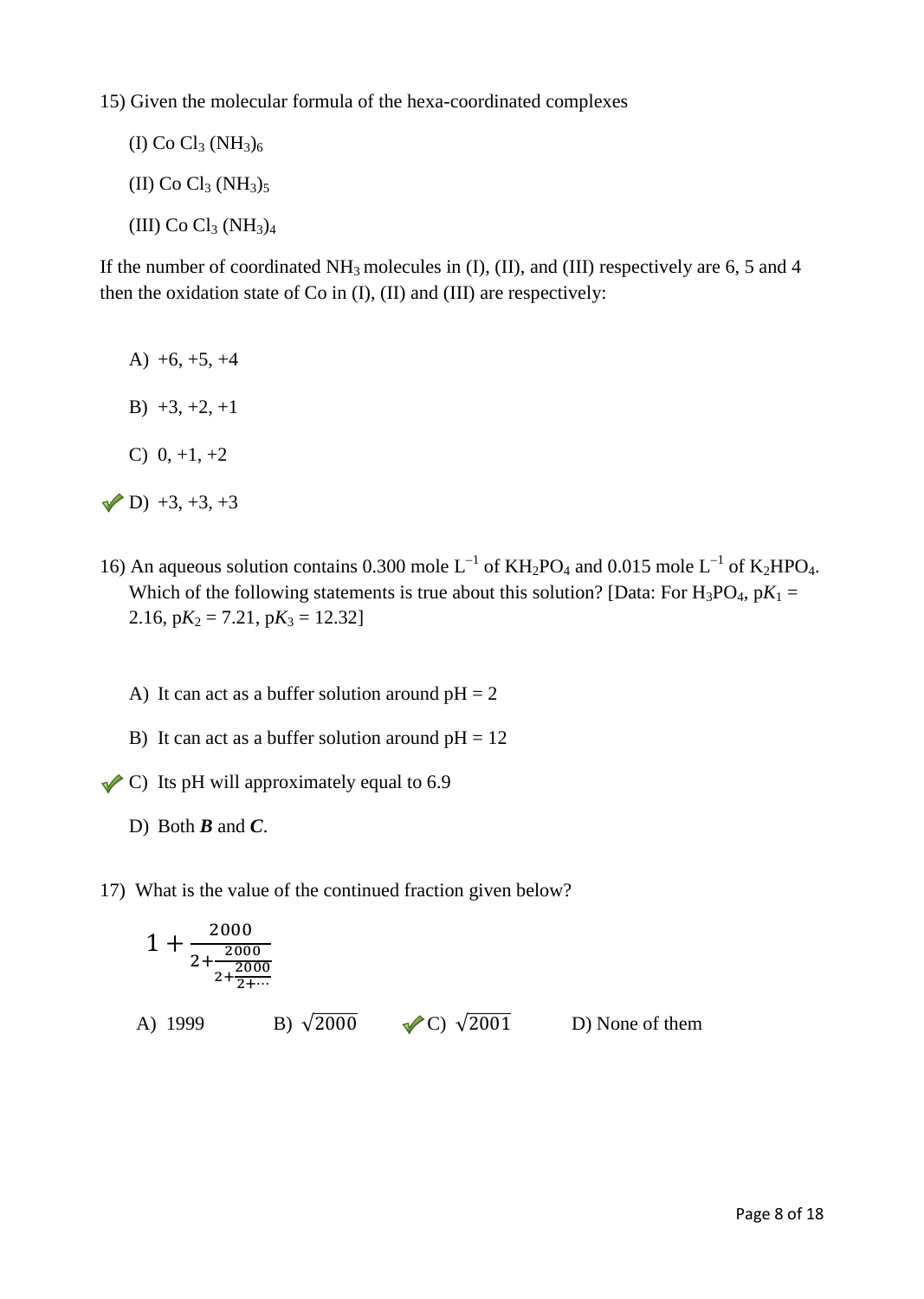18) For angular momentum vector operator *L* , which of the following relation is true:  $\rightarrow$ 

- A) B) C) D)  $L \times L = 0$  $\rightarrow$   $\rightarrow$ *LL*  $\rightarrow \quad \rightarrow \qquad \rightarrow$  $L \times L = -i\hbar L$  $\rightarrow \quad \rightarrow \quad \quad \rightarrow$  $L \times L = i\hbar L$  $\rightarrow$   $\rightarrow$   $\rightarrow$   $^{2}$  $L \times L = i \hbar L$
- 19) The complex showing a spin-only magnetic moment of 2.82 B.M. is
- A)  $[Ni(CO)<sub>4</sub>]$ B)  $[NiCl_4]^2$ C)  $[Ni(NH_3)_4]^{2+}$ D)  $[Ni(CN)<sub>4</sub>]<sup>2</sup>$

20) What are the products of the following reaction?

LiAlH<sub>4</sub> + Et<sub>3</sub>NHCl  $\overline{\phantom{0}}$  Toluene

- A)  $H_2 + Et_3N + LiCl + AlH_3$
- B) LiH + Et<sub>3</sub>N + HCl + 0.5 Al<sub>2</sub>H<sub>6</sub>
- $\triangle$  C) LiCl + H<sub>3</sub>Al:NEt<sub>3</sub> + H<sub>2</sub>
	- D) LiCl +  $NEt_3 + H_2 + 0.5 Al_2H_6$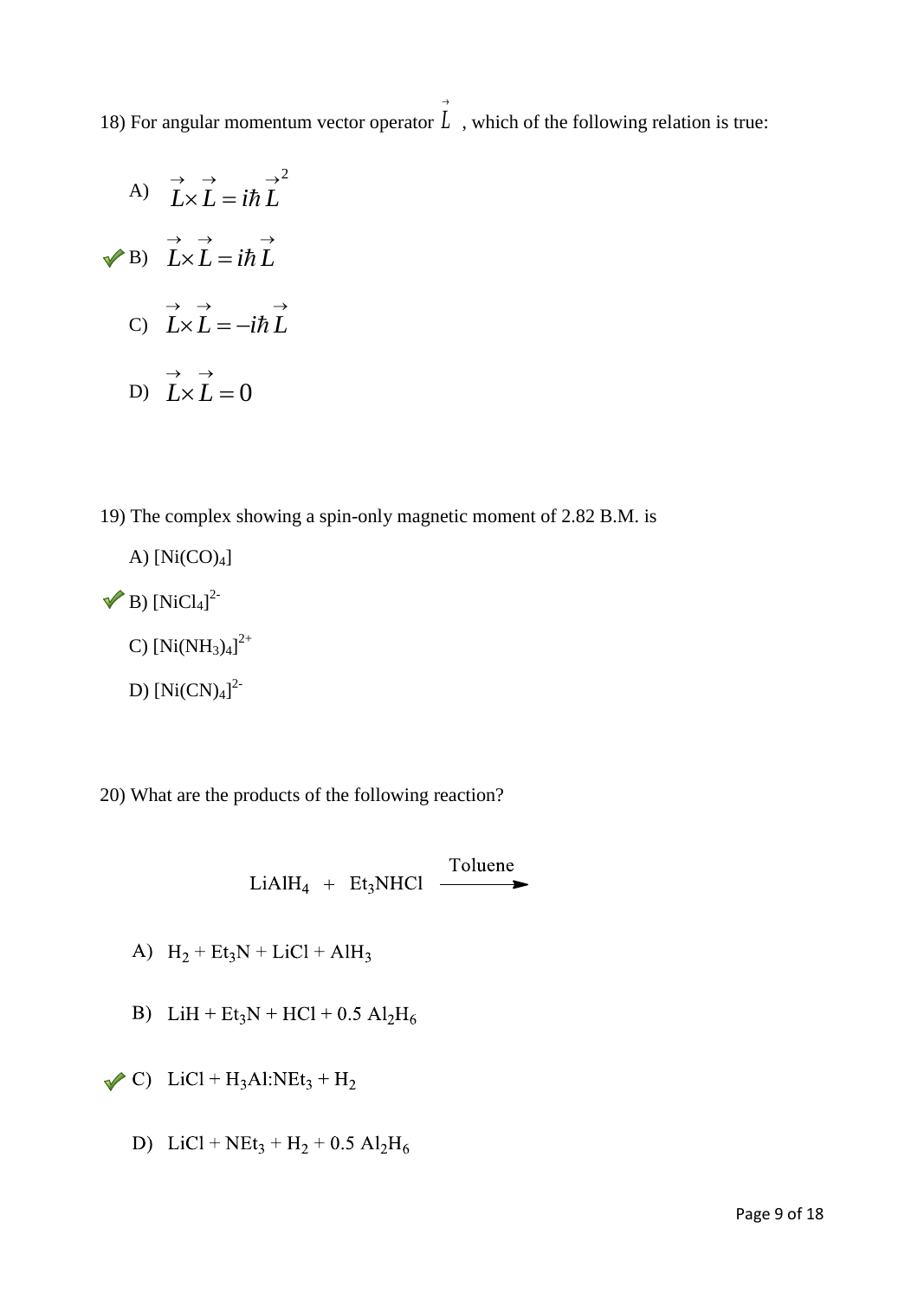21) Isotopic substitution is an often-used procedure in assigning vibrational spectroscopic features but the difference in isotopic masses of the vibrating atoms has to be sufficiently large to make the vibrational shift observable. In a double isotopic replacement experiment, a proline with a  ${}^{13}C = {}^{18}O$  carbonyl group is inserted in the middle of the polypeptide using molecular recombinant techniques. Given that in the naturally found proline the <sup>12</sup>C=<sup>16</sup>O group exhibits a narrow vibrational feature at 1,711 cm<sup>-1</sup>, what is the shift of the carbonyl stretching vibration for the  $^{13}C = ^{18}O$  proline isotopomer.

#### *Assume:*

- a) The force constant for different isotopes can be considered identical.
- b) The isotopic changes in the carbonyl group will have little effect on the vibrations of other atoms in proline.

 $\blacktriangleright$  A) 80 cm<sup>-1</sup>

B)  $165 \text{ cm}^{-1}$ 

 $C) 85 cm^{-1}$ 

D)  $42.5$  cm<sup>-1</sup>

22) A compound with molecular formula  $C_5H_{12}O_2$ , has strong infrared absorption at 3300 to 3400 cm<sup>-1</sup>. The <sup>1</sup>H NMR spectrum showed three singlets at  $\delta$  0.90,  $\delta$  3.45 and  $\delta$  3.20 ppm; with relative areas  $3:2:1$ . Addition of  $D<sub>2</sub>O$  to the sample eliminates the lower field signal. The <sup>13</sup>C NMR spectrum shows three signals all higher than  $\delta$  100 ppm. Which of the following compounds best fits this data?

A) 1,5-pentanediol

- B) 1,3-dimethoxypropane
- C) 2,2-dimethyl-1,3-propanediol
	- D) 2,4-pentanediol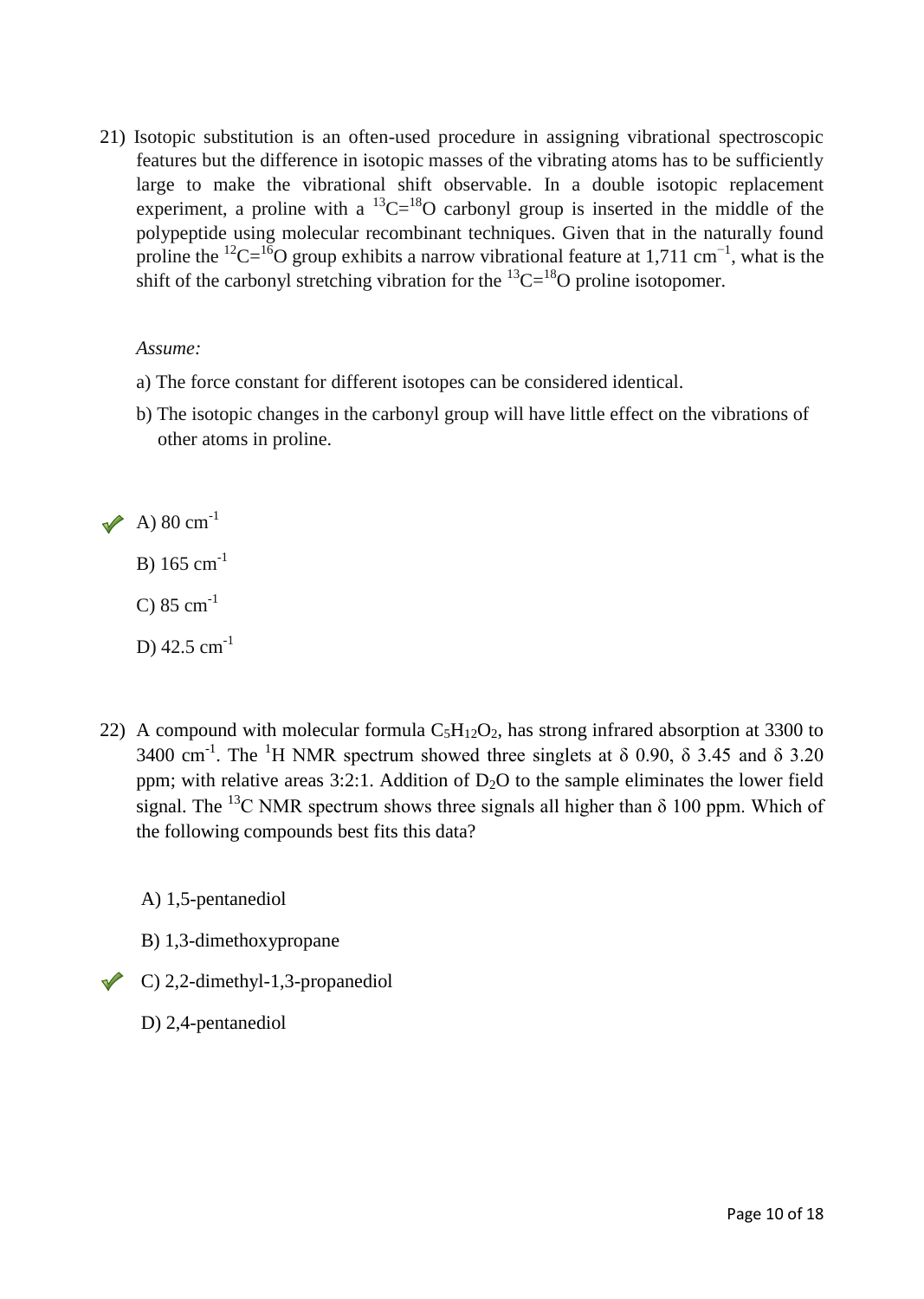23) The heat of formation  $(\Delta H_f)$  for the reaction  $2Cu(s) + O_2(g) \rightarrow 2CuO(s)$  is measured and plotted as a function of temperature (*T*). Of the 4 possible graphs shown below, which one would most likely represent the observed trend?



- A) 1
- B) 2
- $\sqrt{C}$  3
	- D) 4

24) During isothermal expansion of an ideal gas which of the following happen:

- (i) Temperature does not change
- (ii) Process is spontaneous
- (iii) The energy of the system does not change
- (iv) Entropy increases
- A) i and iii only
- B) i, ii, and iv only
- C) i, iii, and iv only
- $\nabla$ D) i, ii, iii and iv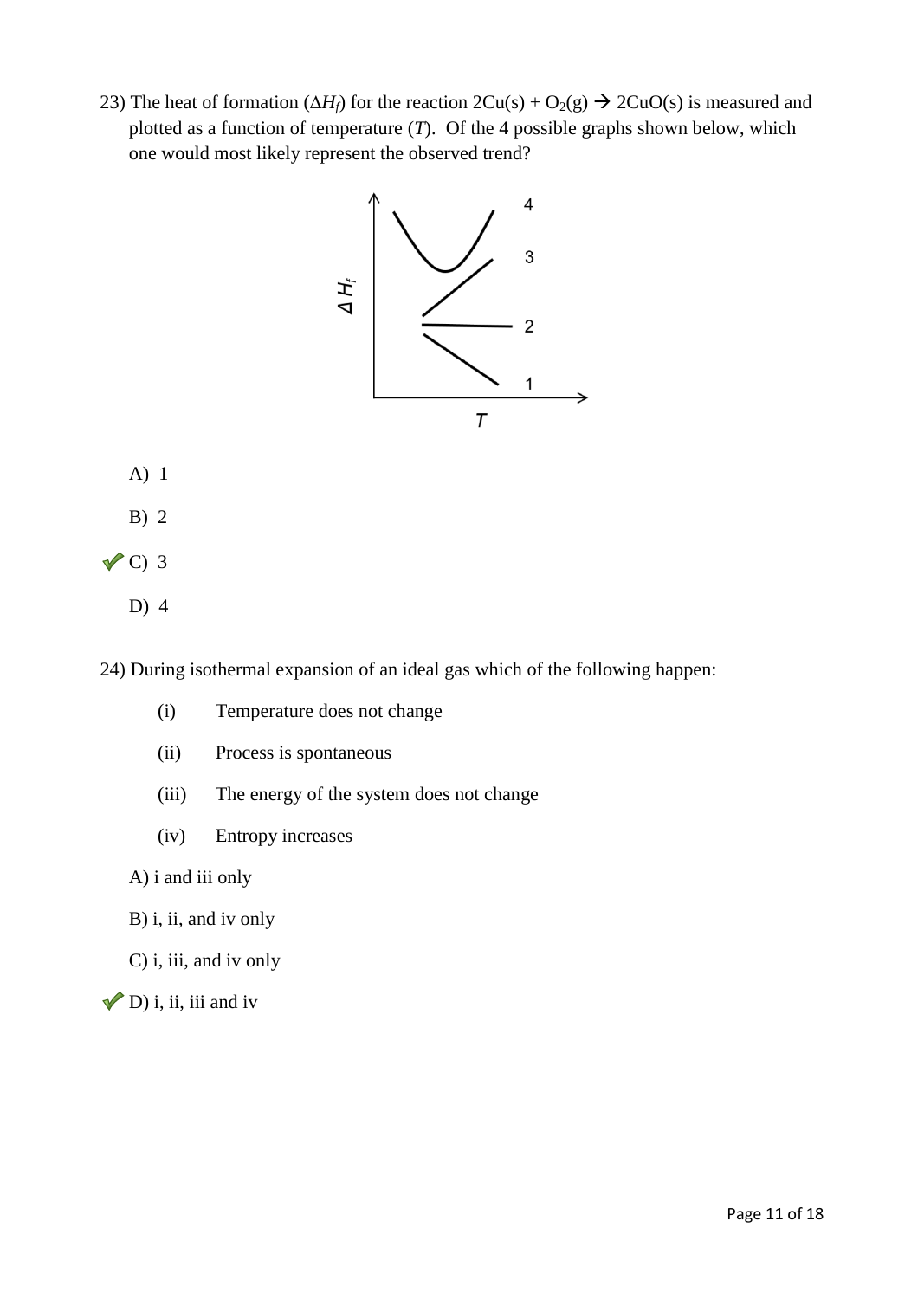

NMR spectroscopy can be used to assay for drug binding to certain protein targets. One of the primary objectives of any binding assay is the quantification of the free and the bound forms of a drug molecule at a certain concentration of the protein target. Let us assume that the fully bound drug exhibits a <sup>1</sup>H chemical shift of  $\delta_A$  while that of the free form resonates at  $\delta_B$  for the same proton (see figure above). If the exchange timescale (i.e. proportional to  $k_{OFF}$  as  $k_{ON}$  is diffusion limited) between the free form of the drug and its bound form is in microseconds, which of the following statements cannot be true assuming that the drug is only 50% bound with its protein target?

- A) The NMR linewidth of the observed transition(s) will be different from the free form of the drug.
- $\blacktriangleright$  B) There will be two resonances obtained in the NMR spectrum of the Protein-Drug complex: one for the free form while other for the bound form.
	- C) We will see a single resonance at a position  $\delta_{\text{eff}}$  which is in between  $\delta_A$  and  $\delta_B$ .
	- D) Varying the concentration of the drug molecule while observing the NMR signatures will provide an estimate of the binding constant.
- 26) What is the value of  $i \log_{10} i^2$ , where  $i = \sqrt{-1}$ ?
	- A) Real and positive number
- $\blacktriangleright$  B) Real and negative number
	- C) Complex number
	- D) Purely imaginary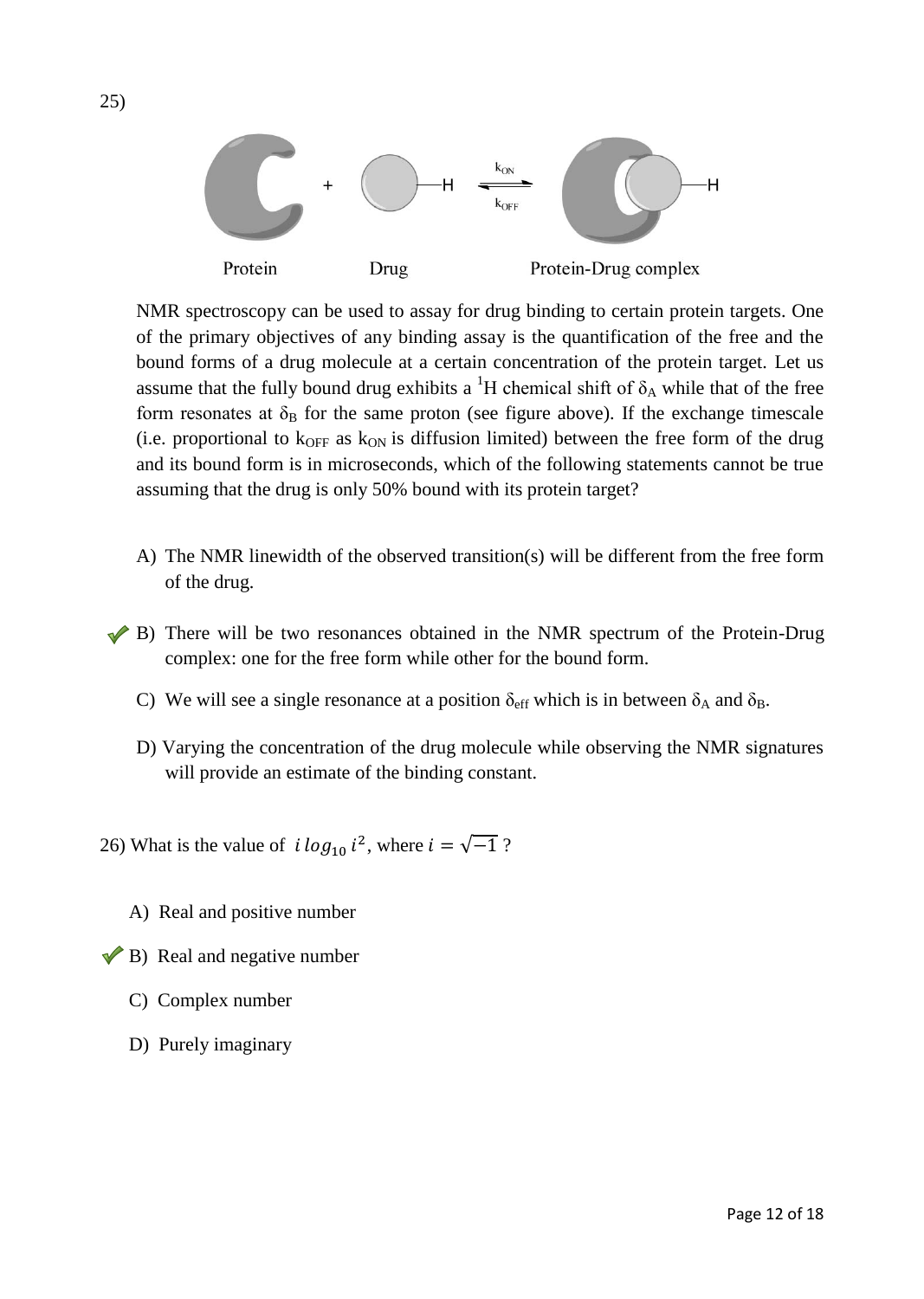

28) At 25 <sup>0</sup>C, if the pK<sub>a</sub> value for a weak acid is smaller than its aqueous solution pH by 2, what is the fraction of the acid in dissociated form?

A) 1.10 %

 $\sqrt{B}$ ) 99.01 %

C) 0.99%

D) More information is needed

29) Cyclooctatetraene is

A) aromatic, because it is planar and it follows Hückel's rule

B) antiaromatic, because it is not planar and it does not follow Hückel's rule

C) antiaromatic, because it is planar and it does not follow Hückel's rule

D) nonaromatic, because it is not planar and it does not follow Hückel's rule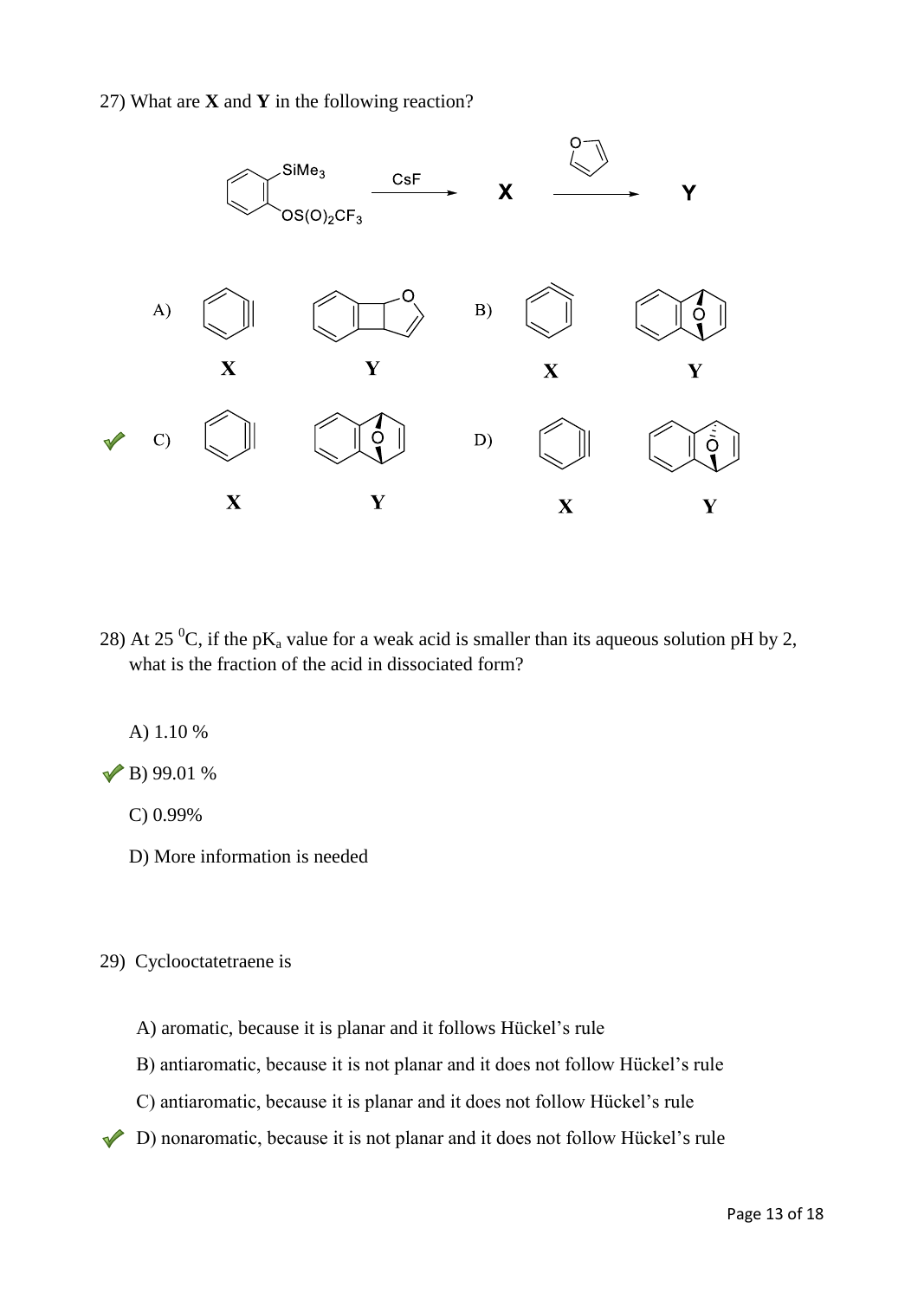- 30) In an experiment measuring the weight of the object, 100 repeats were performed by one student. He found the mean weight of 332 grams with standard error of the mean as 5 grams. A lazier student only performs 10 measurements on the same object. Which of the following values will her result be closest to?
	- A)  $330 \pm 50$  grams
	- B)  $400 \pm 15$  grams
- $\checkmark$  C) 330 ± 15 grams

### D)  $330 \pm 5$  grams

31) The graph below plots the progress of a dimerization reaction involving species A. It depicts a straight line with slope *k* (the rate constant). What is the value of the intercept, *c* in the graph?



A) [A(0)]

- B)  $[A(0)]^2$
- $\vee$  C)  $[A(0)]^{-1}$

D)  $k \times [A(0)]^2$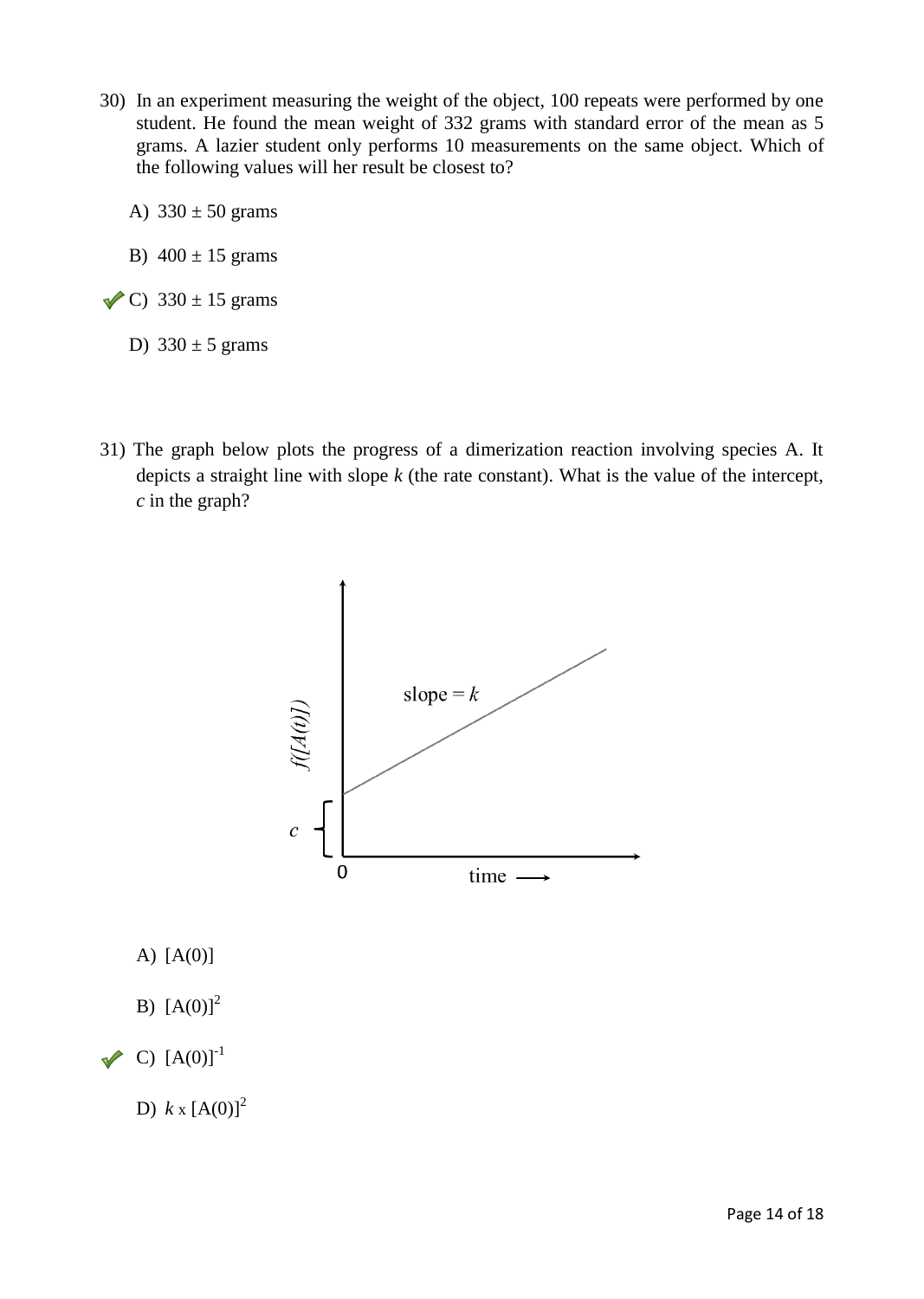32) Two compartments X and Y are separated by an impermeable partition P. In the compartment X, the following reaction is going on in a solvent S, while the compartment Y contains only the solvent S:

$$
A_2 + B_2 \leftrightarrow 2AB
$$

Contents of both the compartments are continuously and vigorously stirred. After the reaction in the compartment X has reached equilibrium, the concentrations of  $A_2$ ,  $B_2$ and AB are measured and the equilibrium constant calculated. Then the partition is quickly removed. After waiting for a very long time, all the concentrations are measured again, and the new value of the equilibrium calculated. What is the most appropriate statement you can make about the result of this experiment? Assume that the chemicals are behaving ideally and the temperature is kept constant.



- A) The concentrations of all the chemicals and the equilibrium constant will be less than their values before the partition was removed.
- B) After removing the partition, the concentrations of  $A_2$  and  $B_2$  will increase, and that of AB will decrease.
- C) After removing the partition, the concentrations of  $A_2$  and  $B_2$  will decrease, and that of AB will increase.
- D) After removing the partition, the concentrations of all the chemicals will decrease.
- 33) Assume that the temperature (*T*) dependence of *∆G* for a chemical reaction can be represented by an equation of the form

$$
\Delta G = x + yT + zT^2
$$

What is the expression for the heat capacity change at constant pressure,  $AC_p$ ?

A) x/*T*

 $B) -y$ 

 $\sqrt{C}$  -2z*T* 

D) Insufficient information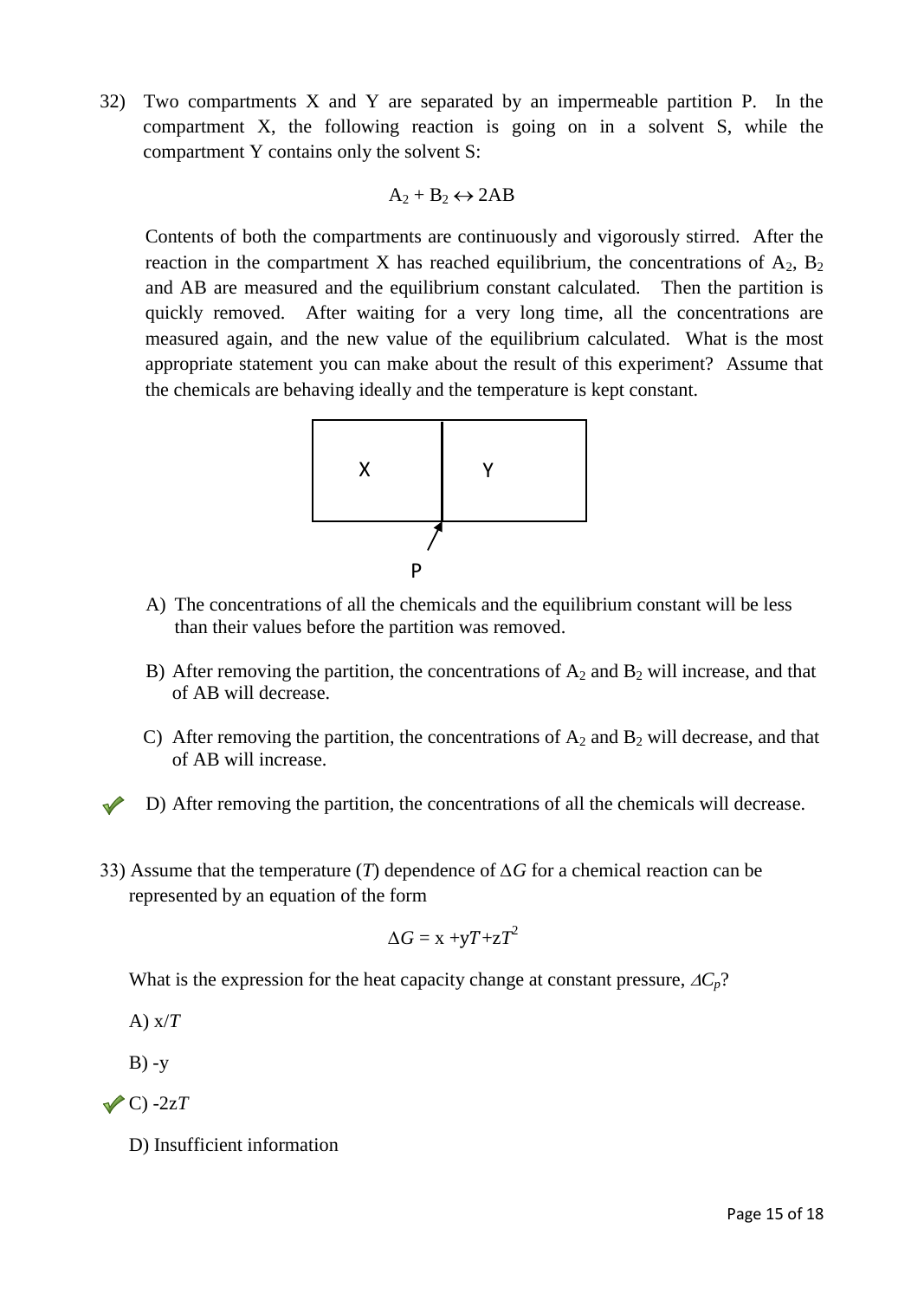34) If the outer circle radius is '*Z*', in the diagram given below, then what is the line segment AB? The ratio of inner circles' diameters is 2.



$$
\sqrt{A} \frac{4\sqrt{2}}{3} Z
$$

B) close to 2 *Z*

C) 
$$
\frac{\sqrt{5}}{\sqrt{2}} Z
$$
  
D) 
$$
\frac{2\sqrt{5}}{3} Z
$$

35) A kid has been playing with an inflated balloon. Suddenly, a reaction happens inside the balloon. This causes the inside surface of the balloon to become sticky, so that some of the air molecules inside which collide against the surface get stuck to it. As a result, immediately after the reaction, the balloon will

A) Inflate

 $\vee$  B) Deflate

- C) Remain unaltered
- D) Will change its shape without changing its volume
- 36) The non-bonded interactions between two molecules consist of electrostatic (*El*) and van der Waals (*vdW*) forces. Which of the following is a correct description of the distance dependence intermolecular interactions between two molecules?
	- A) At large distances, *El* interactions decay faster than the *vdW* interactions
- B) At large distances, *vdW* interactions decrease faster than the *El* interactions
	- C) Which force drops faster depends on the net charge of the molecules
	- D) Both interactions have same distance dependence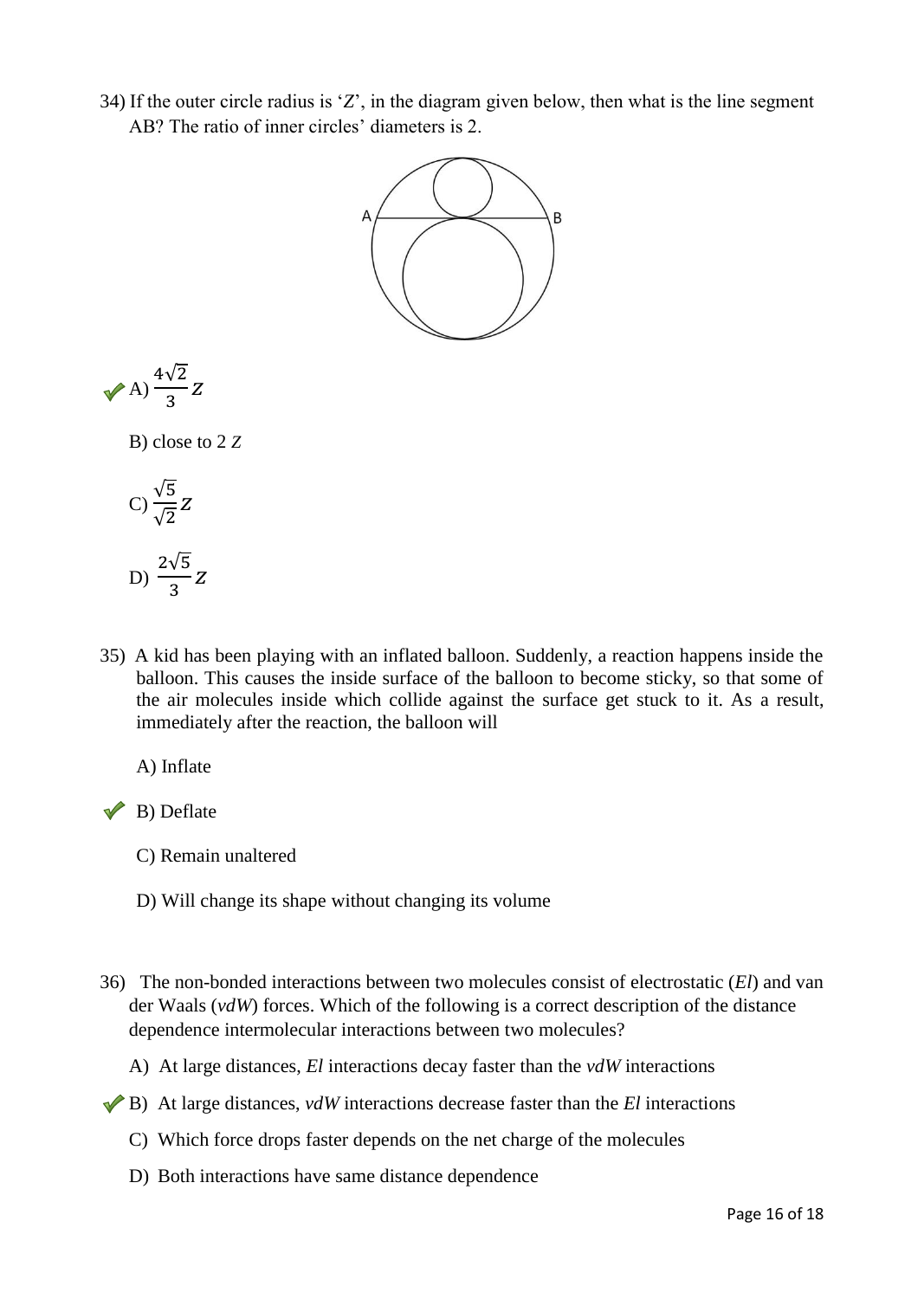- 37) "Doping" and "Alloying" are two common terms used to describe the presence of two different elements in one material. Which one of the following statements is false?
	- A) Doping is the process of intentionally introducing impurities into an semiconductor in order to change its electrical properties.
- $\blacktriangleright$  B) Doping means making one solid solution.
	- C) Alloying is a homogeneous mixture of two or more elements, at least one of which is a metal.
	- D) In an alloy, the combined mixture has different properties from those of its component elements.
- 38) What major products are obtained in the following Mitsunobu reaction?